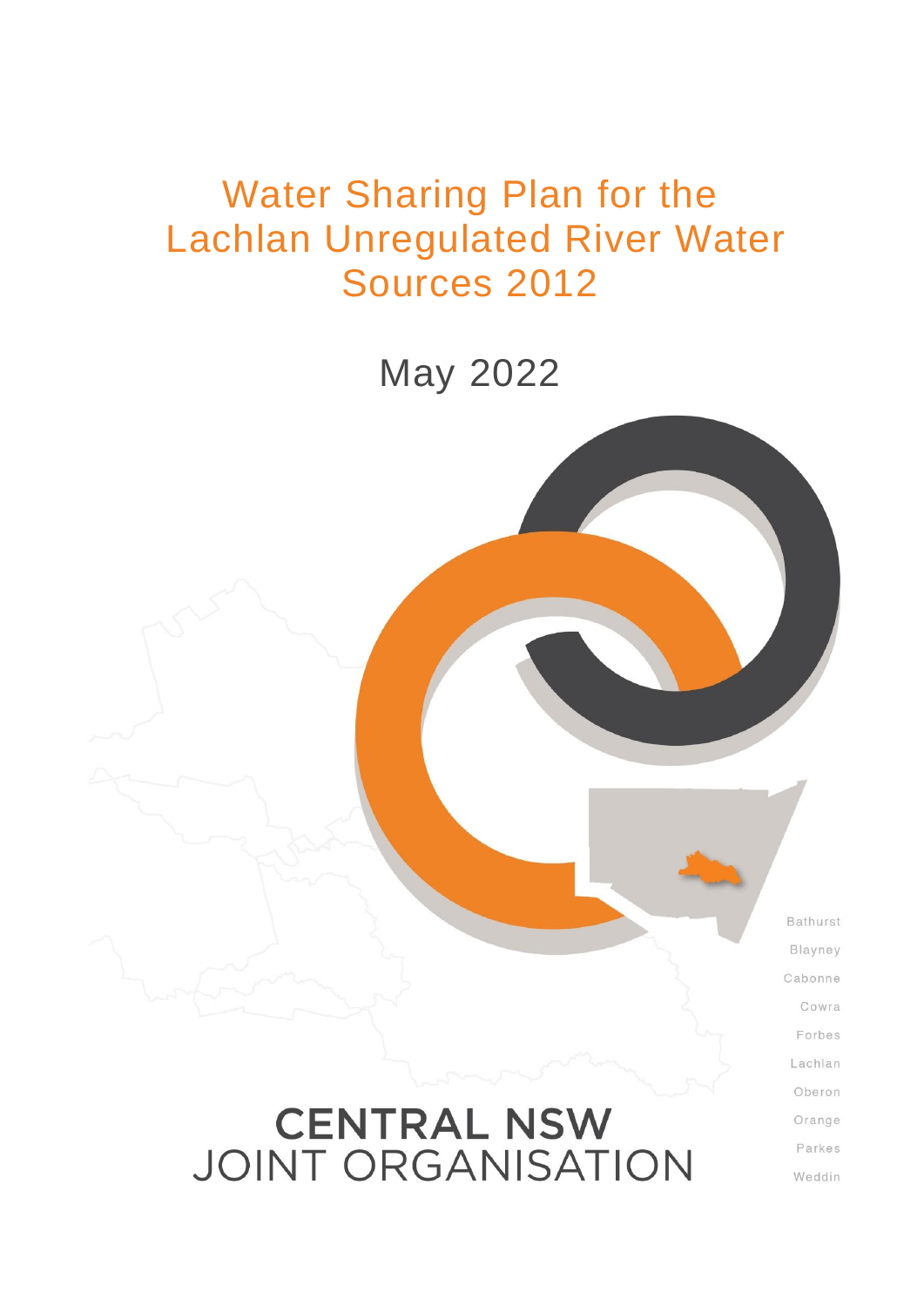

Chair Cr Kevin Beatty, Mayor, Cabonne Council Website: [www.centraljo.nsw.gov.au](http://www.centraljo.nsw.gov.au/)

Central NSW Joint Organisation PO Box 333 Forbes NSW 2871 Phone: 0428 690 935 Email[: jenny.bennett@centraljo.nsw.gov.au](mailto:jenny.bennett@centraljo.nsw.gov.au)

23 May 2022 **Reference:** mm:jb 220523 Enquiries: Ms J Bennett: 0428 690 935

Professor Hugh Durrant-Whyte Natural Resources Commission Water Review Team GPO Box 5341 Sydney NSW 2001

[nrc@nrc.nsw.gov.au](mailto:nrc@nrc.nsw.gov.au)

Dear Professor Durrant-Whyte

#### **Re: Water Sharing Plan for the Lachlan Unregulated River Water Sources 2012**

Local Government Regional Joint Organisations (JOs) were proclaimed in May 2018 under the NSW Local Government Act 1993. The Central NSW Joint Organisation (CNSWJO) represents over 200,000 people covering an area of more than 50,000sq kms comprising the Local Government Areas of Bathurst, Blayney, Cabonne, Cowra, Forbes, Lachlan, Oberon, Orange, Parkes, Weddin, and Central Tablelands Water.

Tasked with intergovernmental cooperation, leadership and prioritisation, JOs have consulted with their stakeholders to identify key strategic regional priorities. The CNSWJO Strategic Plan can be found here: [https://docs.wixstatic.com/ugd/51b46b\\_31886650ecf546bc916f15e99a733b3e.pdf](https://docs.wixstatic.com/ugd/51b46b_31886650ecf546bc916f15e99a733b3e.pdf)

The Central NSW Joint Organisation has worked closely with the Department of Planning and the Environment (DPE) Water through the development of the Macquarie-Castlereagh and Lachlan Regional Water Strategies and welcome this opportunity to provide feedback on the need to review, as opposed to extend, the Water Sharing Plan for the Lachlan Unregulated River Water Sources 2012 to improve environmental, social and economic outcomes for Central NSW communities.

This is further to the advice already provided in the following submissions:

- Lachlan Regional Water Strategy Consultation (Response updated from 6 April)
- Marsden Jacob report on Regional water value functions Valuing different hydrological outcomes under Regional Water Strategies – Revised Draft dated 12 August 2020 (14 September 2020)
- Macquarie-Castlereagh Regional Water Strategy Consultation- September 2020- Supplementary Submission (10 December 2020)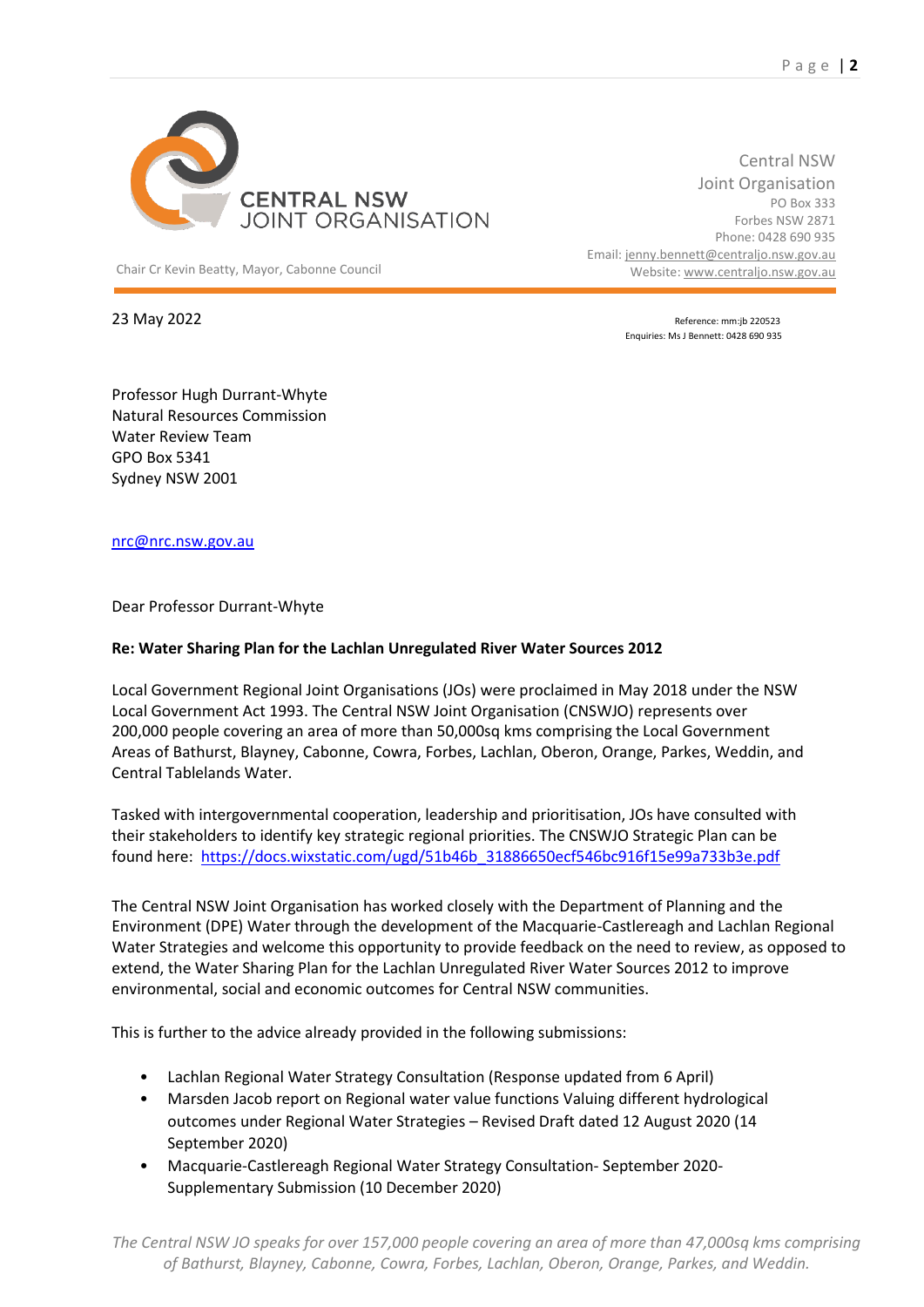- NSW Legislative Assembly Committee on Investment, Industry and Regional Development inquiry into support for drought affected communities in NSW (November 2019)
- Continuing the Productivity Conversation GREEN PAPER (September 2020)
- Legislative Assembly Portfolio Committee No. 7 -Inquiry into the rational for and impacts of, new dams and other water infrastructure in NSW (October 2020)

A great deal of change has occurred over the past decade which directly relates to NSW Water Sharing Plans. CNSWJO believes that a thorough review is needed. This region seeks to codesign the approach to the review ensuring that the needs and aspirations of urban communities are well considered and the opportunities to do business differently, particularly in the Lachlan, is enabled. It is the view of this region that this has not been the case in the current Plans.

Arguably, the inception of Water Sharing Plans was at a time where rural and regional NSW was perceived as experiencing both population and production decline. Indeed, the current NSW Treasury Common Planning Assumptions are a testament to this wildly outdated and frankly wrong thinking and data.

In fact, Central NSW is struggling with housing and skills shortages for its growing contribution to the state and national economies.

Further, through the development of the Regional Water Strategies in this region for both the Lachlan and the Macquarie it has become abundantly clear that the assumptions being made by agencies about both the social and productive value of urban water are not in line with lived experience in region. More detail can be provided on request where just the challenges through the past drought are a testimony to the failure of existing systems including the Water Sharing Plans.

It is the view of the Central NSWJO Board that there is plenty of water in this region and the opportunity is for more efficient and effective use of available water to modernise and sustain the region's economy and livability.

The Water Sharing Plan for the Lachlan Unregulated River Water Sources 2012 requires review for the following reasons:

- Learnings from the drought of record including:
	- $\circ$  the need for better linkages between town water restrictions and access to water for human consumption within the Plans.
	- $\circ$  recognition of the existing extent and potential for urban communities to share water including existing and planned infrastructure.
	- o the need for a Critical Water Needs Act as existing systems were not able to cope; and
	- $\circ$  the enablement of storm water harvesting and other contemporary approaches to water security for urban communities.
- Incorporation of the learnings from the Regional Water Strategies including the value of productive water and the potential for regional solutions for urban water security.
- Alignment with other key State and Federal aspirations particularly the water needs of:
	- o The Parkes Special Activation Precinct
	- o Critical minerals
	- $\circ$  Contemporary developments in alternative energy relating to water e.g. hydrogen and pumped hydro
	- o Modern, including protected, agriculture
	- o Regional Water Strategies
	- o Manufacturing and food independence as a result of Covid and international instability.
- Alignment with the priority in the Water Management Act 2000 where water for human consumption is not sufficiently enabled in the Plans.

*The Central NSW JO speaks for over 157,000 people covering an area of more than 47,000sq kms comprising of Bathurst, Blayney, Cabonne, Cowra, Forbes, Lachlan, Oberon, Orange, Parkes, and Weddin.*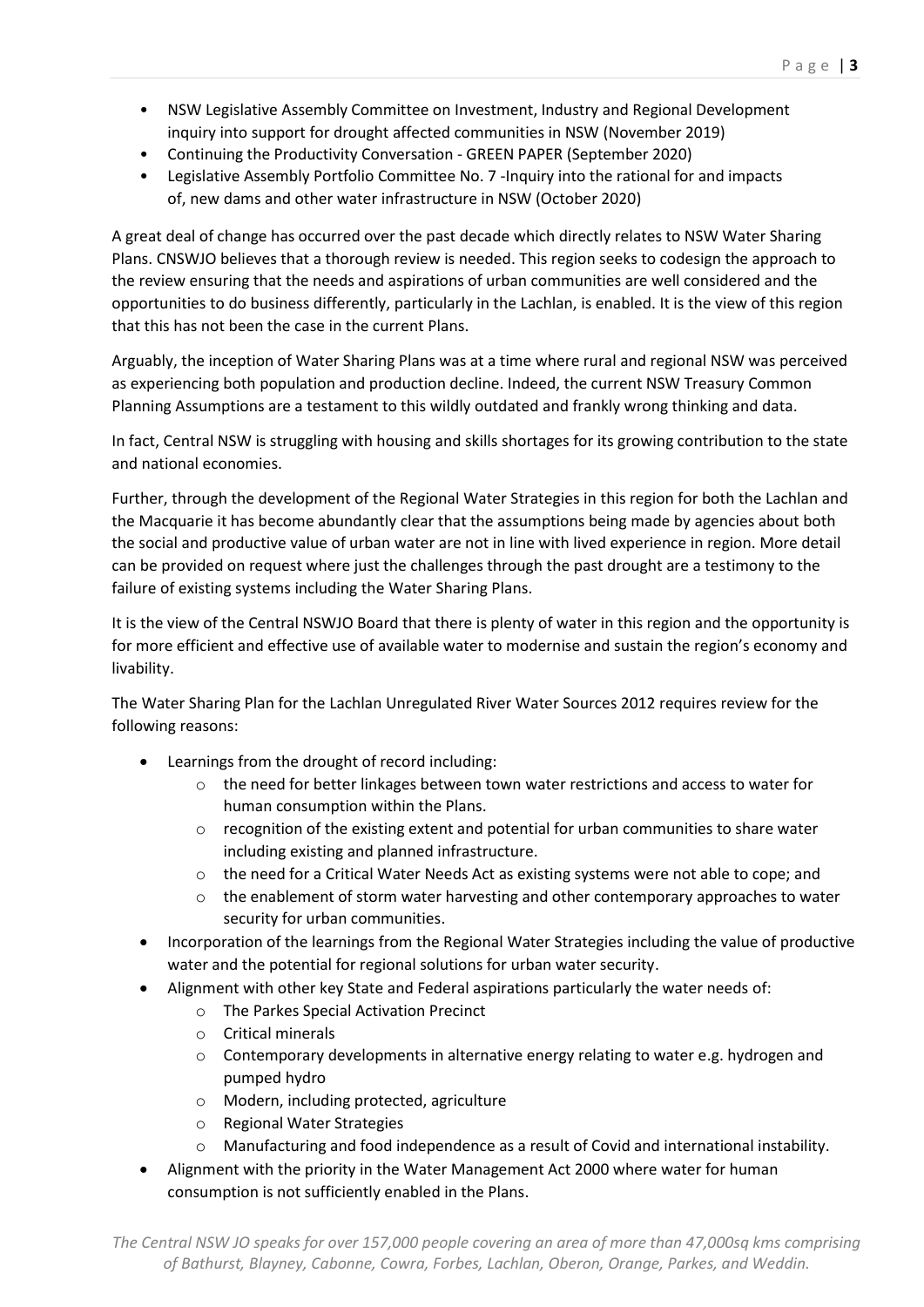- Greater knowledge of the impacts of climate change where we now know that there will be increasingly serious droughts **and** floods and water sharing needs to optimise outcomes from both.
- Good practice where the data sources and other information relied on in the current plan are a decade out of date; and
- The opportunities afforded for using water differently.

With work underway on the proposed augmentation of the Wyangala Dam wall, it is suggested that the Water Sharing Plans for the Lachlan may need to be re-visited as a result with the current review potentially an interim review. See advice below regarding change to enable innovation in the Lachlan such as the Parkes Special Activation Precinct and the Dutch Model.

The following advice is provided at a regional level where Councils and other stakeholders will be providing greater detail at the local level. However, there are a few key issues that need change.

# **Change to enable town water security in the Lachlan**

Recent modelling underway by the Department of Planning and Environment as part of the Lachlan Regional Water Strategy and lived experience through a multi-year drought has highlighted areas where town water supply systems are at some risk under future climate conditions.

As it currently stands, irrigation is a greater water user in droughts than towns where much of the heavy lifting in terms of water efficiency has had to be undertaken.

Councils in the catchment continue to plan and implement innovative solutions to improve water security. There are cases where these efforts are being prevented or inhibited by the current Water Sharing Plan as follows:

- Access to additional entitlement and conversion of this entitlement to town water supply use;
- Water trading restrictions; and
- The need to seek additional approvals during times of critical drought.

While water for human consumption is recognised as of the highest priority for the WaterNSW dam network, there continues to be challenges in delivering water to towns and communities in times of drought. While progress is being made in identifying options to secure town water supplies in the drafting of the Lachlan Regional Water Strategy, the big issues around water sharing and dam management need to be addressed including in the Water Sharing Plans.

#### **Change to enable stormwater harvesting and other innovations**

Given the 10 year duration of the plan and once in 10 year opportunity to make submissions on changes, the Water Sharing Plan needs to allow for innovations such as stormwater harvesting and other water security improvements to be specifically recognised and enabled.

Under the existing Water Sharing Plans not enough use is made of water credits. Stormwater harvesting and other recycling and reuse innovations provide an opportunity for the additional flow volume created by urban development, in a local sense, to be treated like a water credit with the excess water above natural flow available for capture and reuse. This is a concept that should be reflected in the review of the Water Sharing Plan, like treated effluent discharge.

A return flows policy has been investigated by the NSW Department of Planning and Environment–Water for some time and needs to be progressed. The Water Sharing Plan should cater for water credits when water is returned to the river.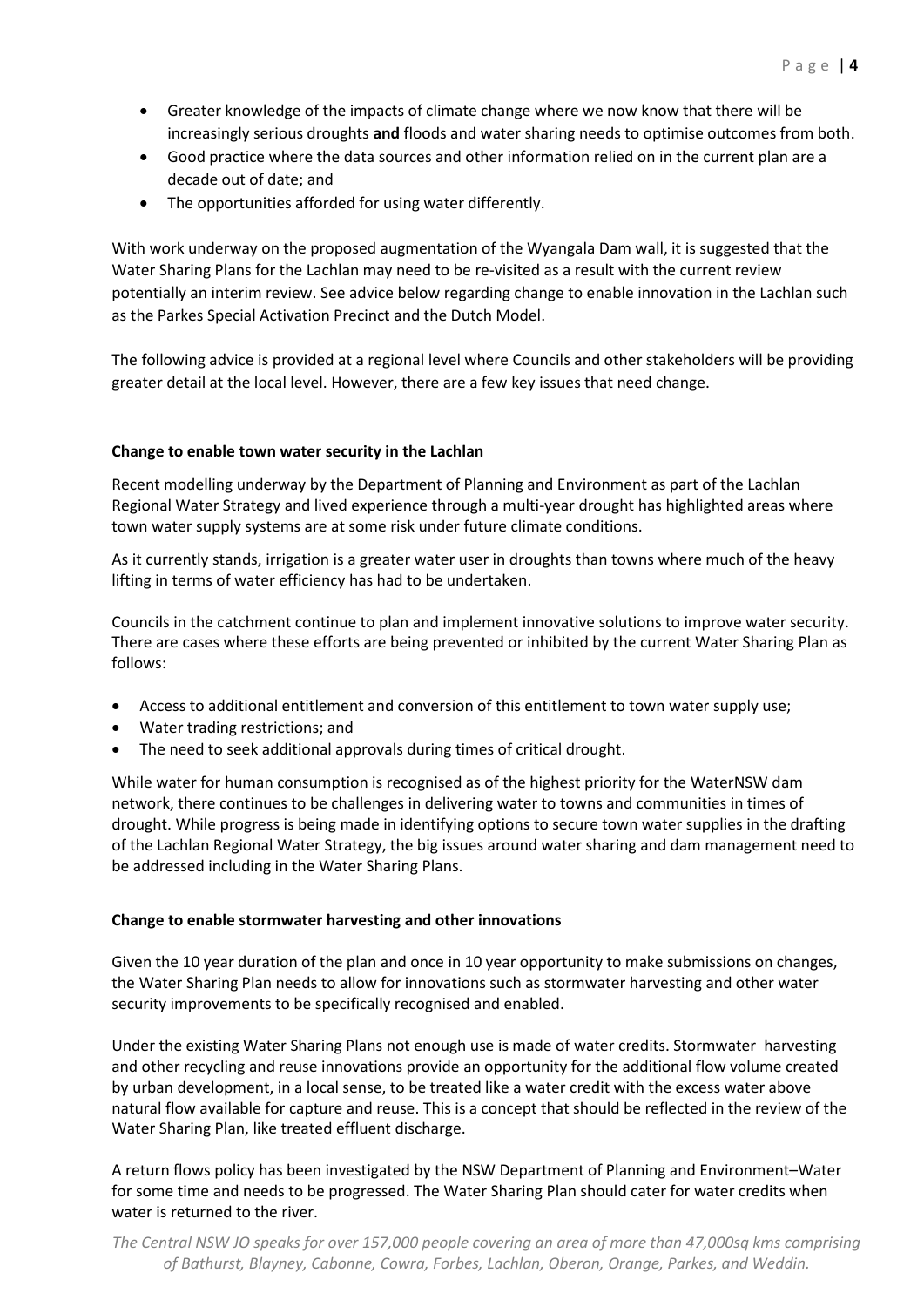# **Changes that enable a swifter response during drought in recognition of water for critical human needs under the Water Management Act including linking urban water restrictions to the environment and other users**

There is a need for better policy and protocols to underpin the Water Management Act 2000 in a new climate future to ensure water for critical human needs are met as the highest priority.

Key questions that need to be addressed through a review of the Water Sharing Plan are:

- What's the definition of critical human needs?
- When there isn't any water, how is a high security allocation for a town supply implemented on the ground?
	- $\circ$  What are the triggers and policy settings to ensure the basic human right for drinking water are met?
	- o What are the implications of secure yield modelling for Water Sharing Plans and environmental flows on town water supplies?

Water for critical human needs should have the highest priority in the Water Sharing Plan. Currently Councils are required to seek additional or special approvals (such as through the Critical Needs Act) to access additional water, if approved. This was experienced during the recent severe drought and critical time frames could be reduced if suitable mechanisms existed in the Water Sharing Plan to prioritise town water supply.

There needs to be significant changes to the way water is managed for inland regional towns not only in times of emergency.

# **Change to enable innovation in the Lachlan such as the Parkes Special Activation Precinct and the Dutch Model**

The Wyangala Dam augmentation project and a potential review of the Water Sharing Plan presents the opportunity to ensure policy and water management settings are right to not only solve long-term water security for urban communities, but to drive growth and prosperity by delivering better flood immunity and water security to enable the agricultural sector.

For regional communities to grow and prosper they need to:

- have ambitious plans to generate economic growth,
- prioritise local needs with a context of nationally significant reform, including actions that drive productivity and competition,
- take a long-term approach to achieve transformative change,
- identify the 'game-changers' and catalyst actions that will deliver a step-change in growth outcomes
- prioritise delivery
- deliver action and reform that are additional to governments' usual operations and finally
- always be mindful to our changing environment.

The Wyangala Dam augmentation provides an opportunity to leverage water security as a catalyst to spur economic growth and stability in the region.

Together with the Lachlan Regional Water Strategies and review of the Lachlan Water Sharing Plans there is potential to consider, not just urban water, but water for productive uses including manufacturing and business, agriculture and mining in a whole of catchment approach.

It presents an opportunity for the Lachlan Valley region to take advantage of the additional stored water through relatively minor re-allocation of the water entitlements that will result from the upgrade, with no detriment to current water holders.